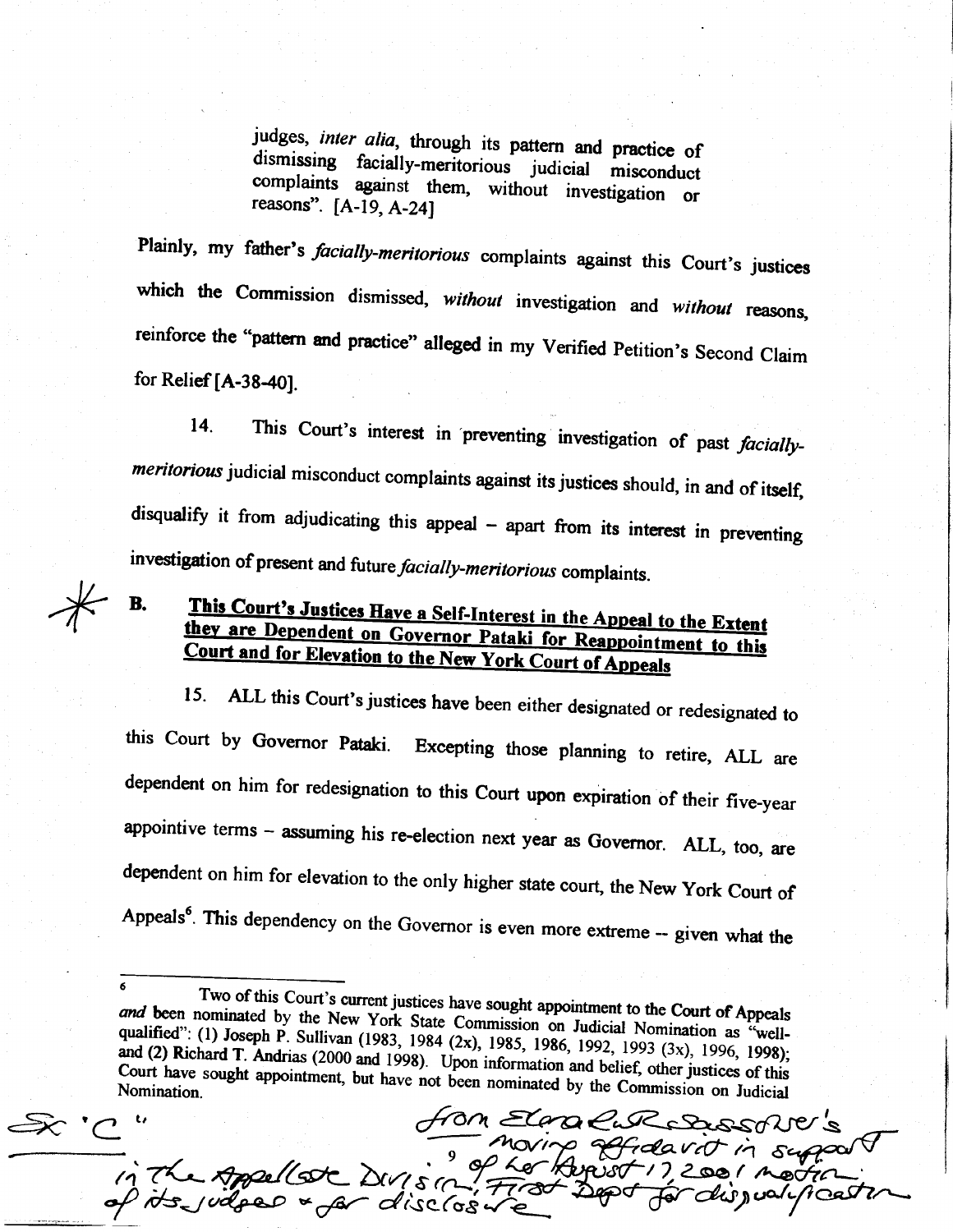record shows as to his manipulation of judicial selection to the lower state courts, as well as to the Court of Appeals<sup>7</sup>. Indeed, subsequent events, only briefly recited, reinforce this manipulation by the Governor and those operating at his behest.

16. As reflected in my Appellant's Brief (at p. 6), the Governor has long had information and proof that the Commission was not fulfilling its constitutional and statutory function as a monitor of judicial misconduct. Back in May 1996, he was provided with a copy of the record in an Article 78 proceeding, Doris L. Sassower v. Commission on Judicial Conduct of the State of New York (S.Ct/NY Co. #109141/95), along with petition signatures of 1,500 New Yorkers calling upon him to appoint an investigative commission. Evidentiarily established by that record was that the Commission: (1) had subverted Judiciary Law  $§44.1$  and was dismissing, without investigation and without reason, facially-meritorious judicial misconduct complaints, particularly against powerful, politically-connected judges [A-177-187]; (2) had, by its attorney, the New York State Attorney General, engaged in litigation misconduct to thwart the Article 78 challenge because it had NO legitimate defense; and (3) had been rewarded by a factually fabricated and legally insupportable decision of Supreme Court Justice Herman Cahn [A-189-194], without which it could not have survived. Detailing the fraudulence of Justice Cahn's decision was a 3-page analysis [A-52-54]. The Governor's nonfeasance in the face of such transmittal is reflected by

i

t Governor, fil This is detailed at pages 14-22 of my March 26, 1999 ethics complaint against the Governor, filed with the New York State Ethics Commission (Exhibit "E" to my July 28, 1999 omnibus motion).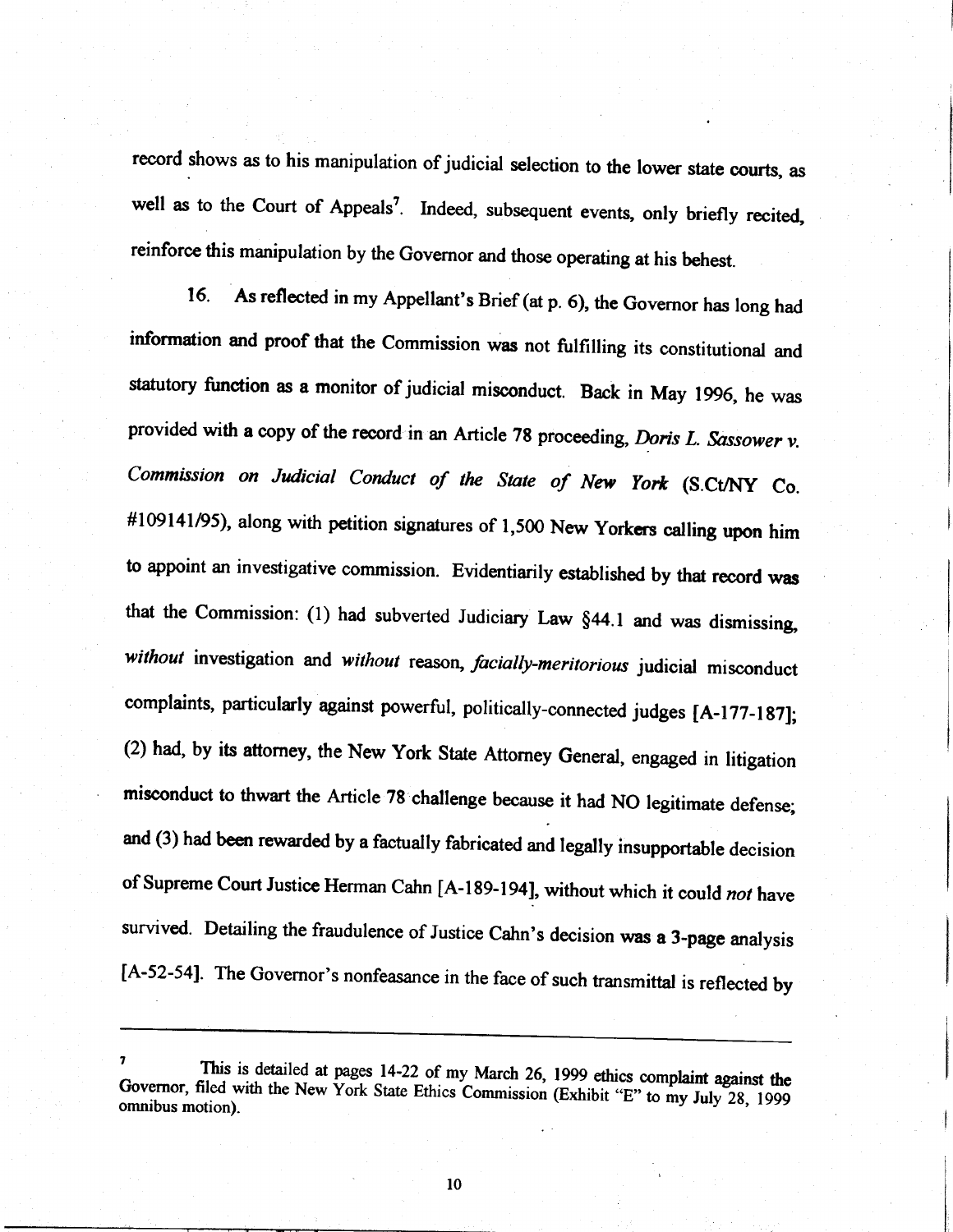my Verified Petition [A-26-27, ¶FELEVENTH-FIFTEENTH] and further detailed in exhibits thereto [A-48-56]. Among these exhibits, two public interest ads, "A Call for Coneerted Action" [A-51-52] and "Restraining 'Liars in the Courtroom' and on the Public Payroll" [A-55-56], both of which I wrote and the latter of which I paid for  $[A - 26]$ .

l7.Two and a half years later, in December 1998, when the Governor appointed Appellate: Division, Second Department Justice Albert Rosenblatt to the Court of Appeals, it was with knowledge [A-87, A-90, A-99] that Justice Rosenblatt had been the subject of three of the facially-meritorious complaints whose unlawful dismissals by the Commission, without investigation and without reasons, had generated Doris L. Sassower v. Commission [A-28, A-57, A-66, A-87] - covered up by Justice Cahn's fraudulent decision. It was also with knowledge [A-87, A-90, A-99] that a facially-meritorious October 6, 1998 complaint against Justice Rosenblatt [A-57-83] was then pending before the Commission, based, inter alia, on his believed perjury on his publicly-inaccessible application to the New York State Commission on Judicial Nomination (Br. 6) [4.-57-58, A-64].

18. As highlighted by my Appellant's Brief (at 6), the Governor's appointment of Justice Rosenblatt was sped through the Senate by an unprecedented no-notice, by-invitation-only confirmation "hearing" at which no opposition testimony was permitted [A-101]. Thereafter, without investigation and without reasons, the Commission dismissed my facially-meritorious October 6, 1998 complaint [A-93].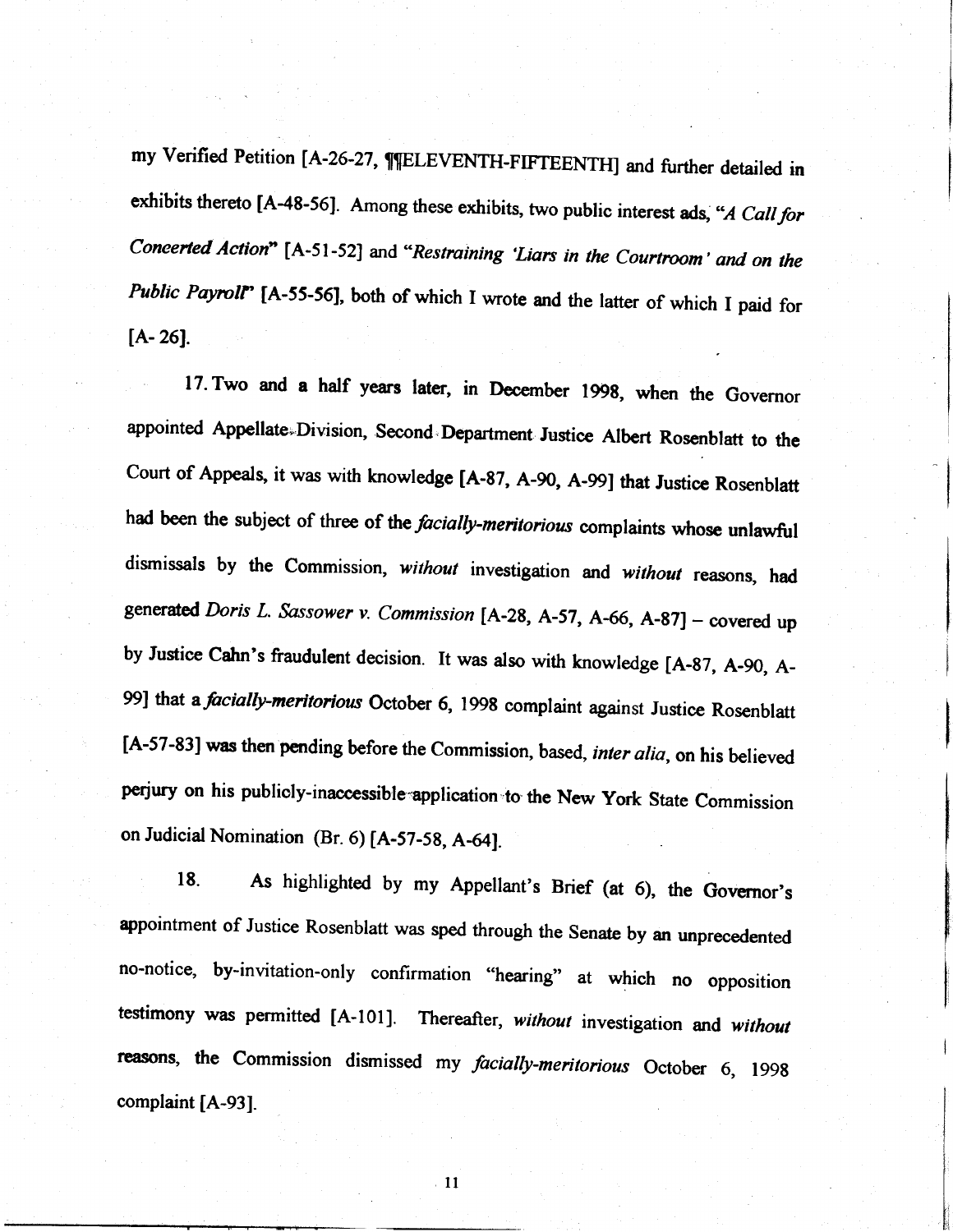19. The Commission's unlawful dismissal of my facially-meritorious October 6, 1998 complaint [A-93, 4-57-83] and its failure to receive and determine my facially-meritorious February 3, 1999 complaint based thereon [A-97-101, A-36-7, A-45] were the predicates for this proceeding against the Commission [A-16-121]. The initial allegations of my Verified Petition highlight Justice Cahn's fraudulent decision in Doris L. Sassower v. Commission  $[A-25-28]$ - annexing a copy of the same 3-page analysis [A-52-54] as had been given to the Governor three years earlier [A-49].

20. As my Brief details (at 3, 15, 22, 40), Justice Wetzel was not randomlyassigned to the proceeding. Administrative Judge Stephen C. Crane, who had long sought gubernatorial designation to the Appellate Division<sup>8</sup>, "steered" it to him [A-122, A-127]. By then, the record of my proceeding showed my detailed argument that the Governor was criminally implicated in the proceeding, both by reason of his long-standing knowledge of the Commission's corruption and his immediate knowledge of the facially-meritorious October 6, 1998 judicial misconduct complaint against Justice Rosenblatt (Br. 17-18, 47). Indeed, the record included copies of my ethics and criminal complaints against the Governor based on the facts giving rise to this proceeding, as well as for his manipulation of judicial selection to the lower courts by "rigged" ratings of his state judicial screening committees<sup>9</sup>.

 $t^8$  See footnote 1 to my Appellant's Brief (at p. 3), referencing Administrative Judge Crane's ambitions for higher judicial office, etc.

<sup>&</sup>lt;sup>9</sup> See pages 1, 2, 14-22 of my March 26, 1999 ethics complaint (Exhibit "E" to my July 28, 1999 omnibus motion); pages 2-3 of my September 15, 1999 supplement thereto (annexed as Exhibit "G" to my September 24, 1999 reply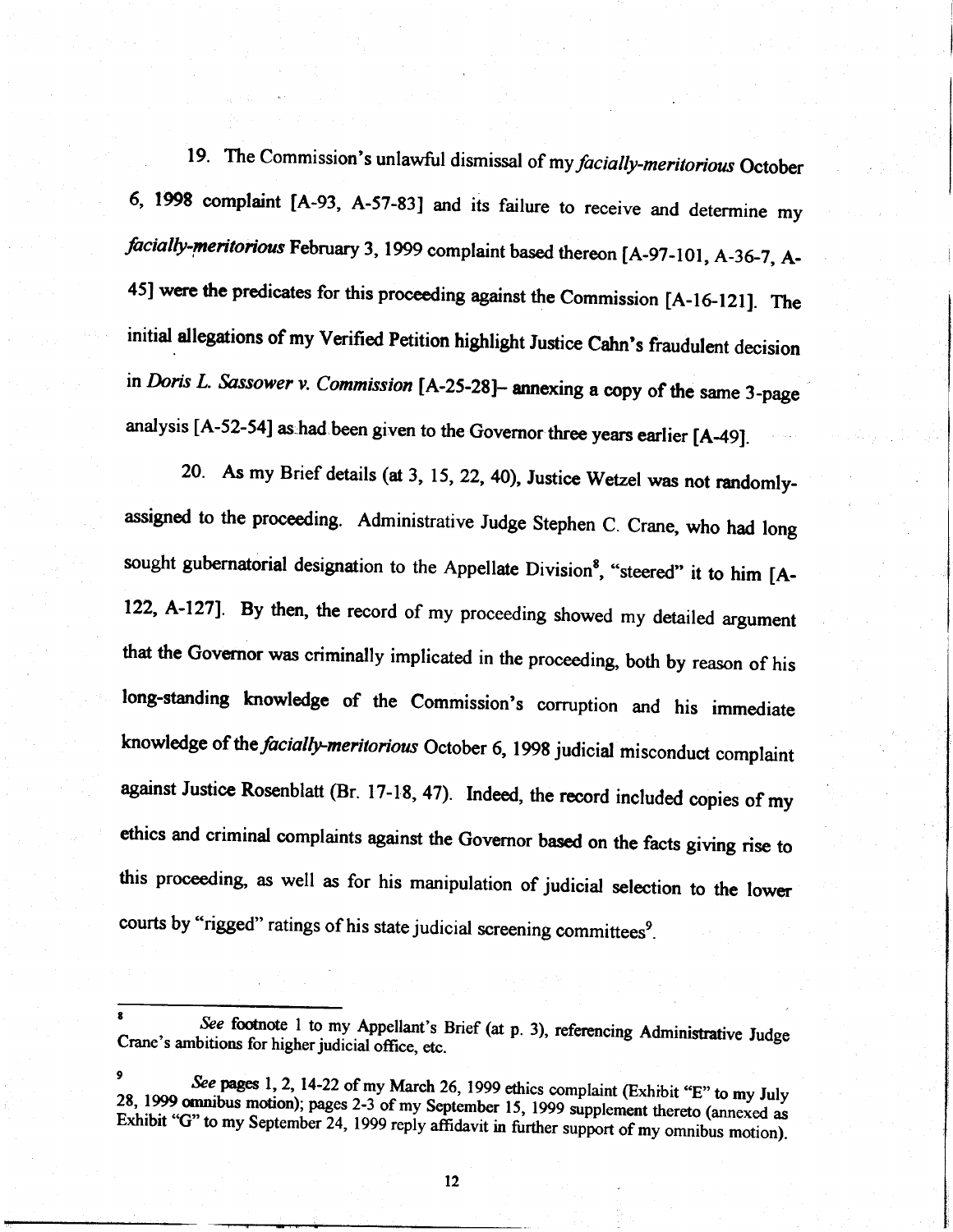21. As detailed by my Appellant's Brief (Br. 27-29, 46-49), Justice Wetzel was not only Governor Pafaki's former law partner, whg the Governor had appointed to the Court of Claims. He was wholly dependent on the Governor - his appointive term having expired five months earlier [A-264]. Additionally, Justice Wetzel had recently been the beneficiary of the Commission's unlawful dismissal, without investigation [A-278] of a *facially-meritorious* complaint that had been filed against him [A-266- $277$ ] - one based, inter alia, on his having held a 1994 fundraiser in his home for then gubernatorial candidate Pataki, notwithstanding he was a village town justice. All this and more were objected to in my application for Justice Wetzel's recusal [A-250-290], which requested that if Justice Wetzel denied recusal he make pertinent disclosure, pursuant to \$100.3F of the Chief Administrator's Rules, particularly as to his relationship with Governor Pataki and his knowledge of judicial misconduct complaints filed against him<sup>10</sup> [A-258-259].

22. Without making any disclosure, Justice Wetzel denied my recusal application in the same decision as is the subject of this appeal  $[A-9-14]$ <sup>11</sup>. He then dismissed my Verified Petition based on Justice Cahn's decision in *Doris L. Sassower* 

Also, my September 7, 1999 criminal complaint (Exhibit "H" to my September 24, 1999 reply affidavit).

<sup>10</sup> As reflected by my Appellant's Brief (fn. 29), Justice Wetzel had also been the recent beneficiary of the Commission's dismissal of a series of three other *facially-meritorious* judicial misconduct complaints. *See* 

11 My second "Question Presented" (Br. 1) and my Point II (Br. 42-52) relate to the sufficiency of my recusal application [A-250-293; A-308-334; A-336-342]. Plainly, this second "Question" is one in which this Court has a Commission, and their obligations to make disclosure. application are echoed on this motion as to the justices' dependency on the Governor and

13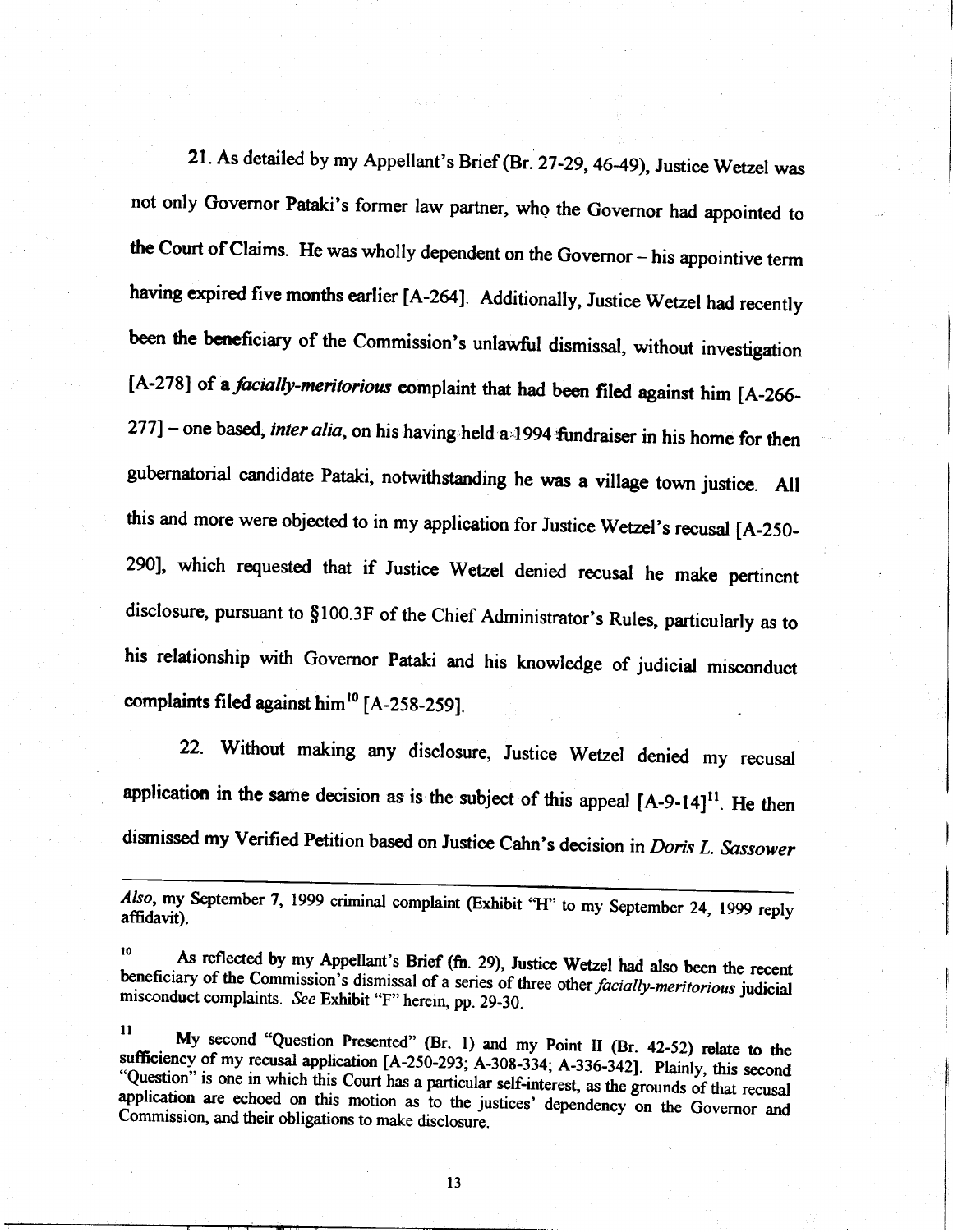$v.$  Commission  $-$  without findings as to the accuracy of my 3-page analysis of that decision [A-52-54]. Such analysis was not only *uncontroverted* in the record before him, but was fully substantiated by the record of Doris L. Sassower v. Commission, a copy of which I had provided the Court [A-346] and *physically* incorporated in the record of my proceeding.

23. Nor did Justice Wetzel make any findings as to the accuracy of my 13page analysis of Justice Lehner's decision in Mantell va Commission [A-321-334], on which he secondarily relied in dismissing my Verified Petition [A-13]. Such analysis, like my analysis of Justice Cahn's decision, demonstrated that Justice Lehner's decision was also factually-fabricated and legally insupportable. It, too, was uncontroverted in the record before Justice Wetzel and fully substantiated by the record of Mantell v. Commission, a copy of which I had provided the Court  $[A-350]$ and physically incorporated in the record of my proceeding.

24. Verifying that Justice Wetzel knowingly predicated his dismissal of Verified Petition on two decisions whose fraudulence was established by uncontroverted, fully-documented analyses in the record before him  $[A-52-54; A-$ 321-334, A-346, A-350]- and that his decision, in every material respect, falsifies and distorts the record to deny me, and the public interest I represent, the relief to which I am entitled, will, in and of itself, criminally implicate Governor Pataki. This, because, by letter, dated February 23, 2000 (Exhibit "F"), I provided the Governor with a copy of the record of my proceeding, as well as a l4-page analysis of Justice

l4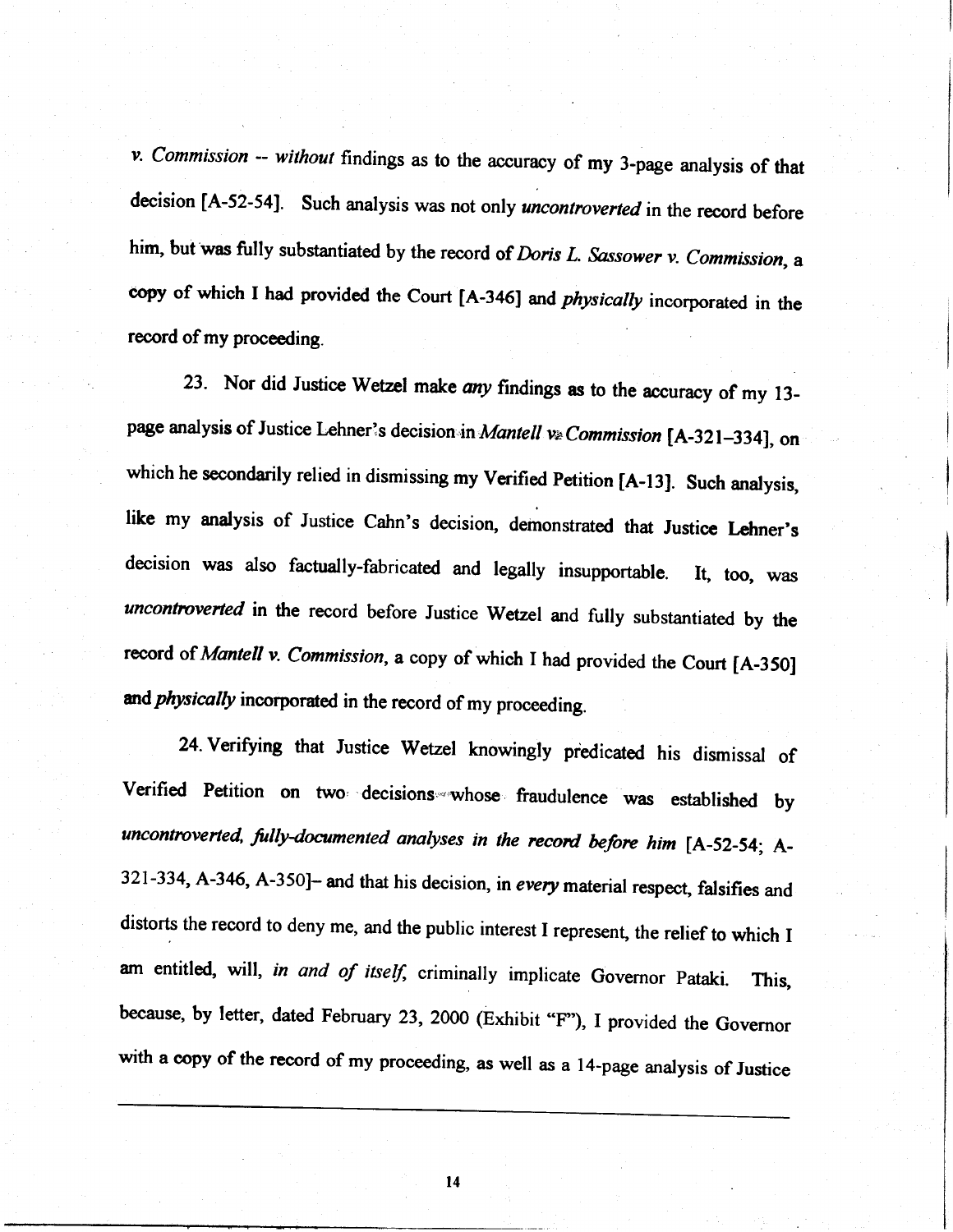Wetzel's decision<sup>12</sup>, demonstrating it to be "readily-verifiable as a wilful and deliberate subversion of the judicial process, constituting a criminal act"<sup>13</sup>.

25. The purpose of the 14-page analysis in my February 23, 2000 letter  $-$  a precursor to the presentation that now appears in my Appellant's Brief (at 42-68) was to avert the possibility that the Governor would reappoint Justice Wetzel, by then a seven-and-a-half month "holdover" on the Court of Claims, to that or any other court. It was also to prevent the Governor from designating Administrative Judge Crane to the Appellate Division. The letter presented the facts as to Administrative Judge Crane's complicity in Justice Wetzel's decision in a detailed 8-page recitation<sup>14</sup> -- foreshadowing the presentation in my Appellant's Brief, including my first "Question Presented" (Br. 1, 15, 22, 30, 34, 39-42).

26. In view of the demonstrably self-motivated and corrupt nature of the misconduct of Justice Wetzel and Administrative Judge Crane, my letter further asked the Governor to meet his "duty to secure their removal and criminal prosecution" (Exhibit "F", pp. 2, 32-35). As Justice Wetzel was a "hold-over", his removal could easily be accomplished, requiring no more than the Governor's appointing a sucoessor to his seat. As for Administrative Judge Crane, the situation was more complicated, and the letter stated (at p. 32) that a request would be made to Chief Judge Kaye that

l5

<sup>23, 2000</sup> letter (Exhibit "F"). This 14-page analysis of Justice Wetzel's decision appears at pages 15-29 of the February

<sup>&</sup>lt;sup>13</sup> See page 32 of the February 23, 2000 letter (Exhibit "F").

 $\frac{1}{4}$ <sup>14</sup> This 8-page recitation of Administrative Judge Crane's misconduct appears at pages 6-14 of the February 23, 2000 letter (Exhibit "F").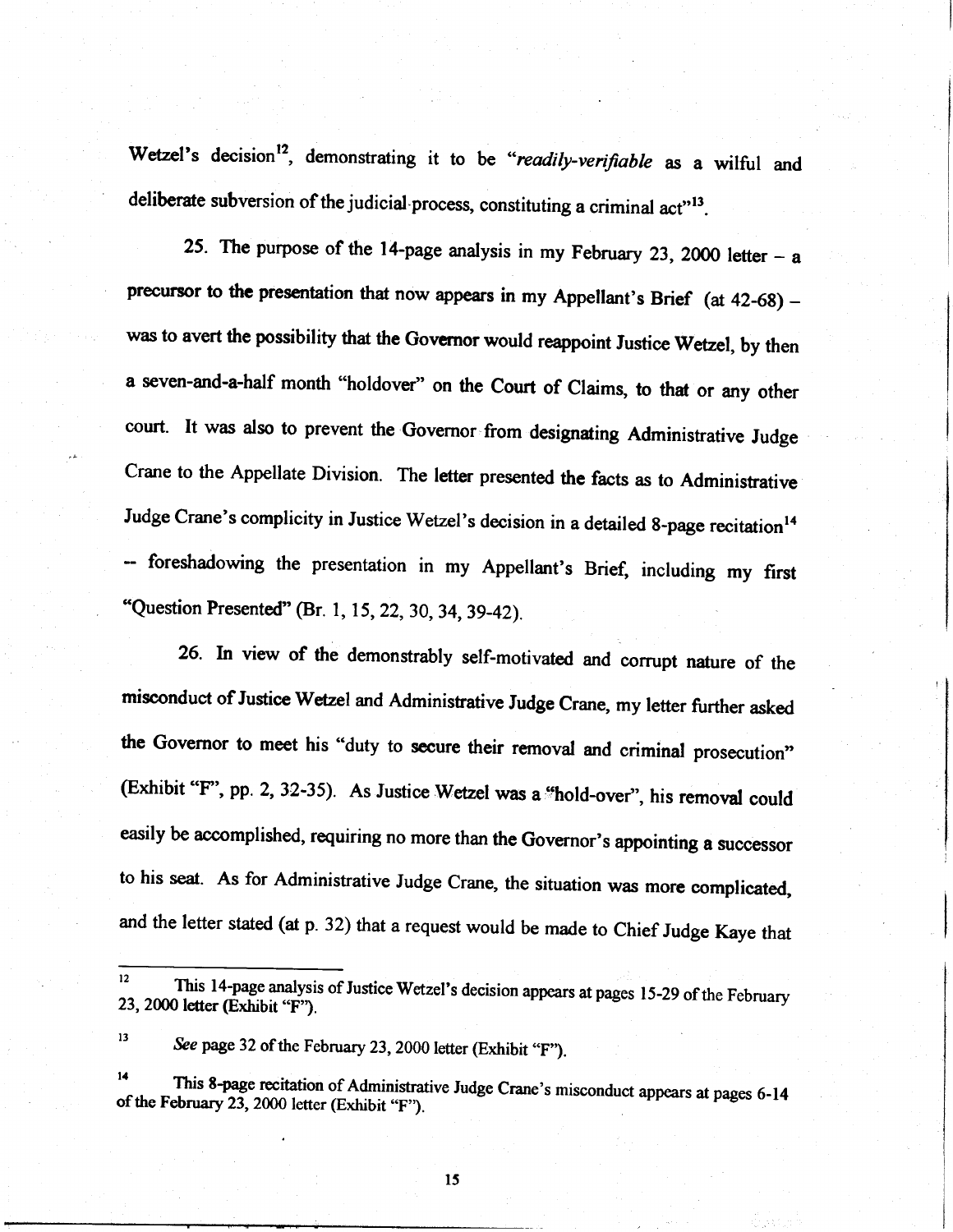she join in the necessary steps and, as an immediate matter, that she take steps to secure Administrative Judge Crane's demotion from his administrative position.

27. The February 23, 2000 letter additionally requested (at pp. 33-35) that the Governor appoint a special prosecutor or investigative commission  $-$  the need for which was exigent. As detailed, the record of my proceeding, with its physicallyincorporated copies of the record of Doris L. Sassower v. Commission and Michael Mantell v. Commission, not only showed the Commission had been the beneficiary of three fraudulent judicial decisions without which it could not have survived, but that, in each of these three proceedings, the Attomey General had polluted the judicial process with litigation misconduct - because he had NO legitimate defense. Meantime, the public agencies and officers to whom I had turned with formal ethics and criminal complaints against the Commission, the Attorney General, and the judges involved were paralyzed by conflicts of interest<sup>15</sup>. The Governor, too, suffered from "monumental conflicts of interest", however, the February 23, 2000 letter asked that he put these aside for purposes'of appointing a special prosecutor or investigative commission, concluding that

> "[his] failure to do so would not only constitute official misconduct but further evidence of his complicity in the systemic governmental corruption that CJA long ago made the subject of its ethics and criminal complaints pp. 3a-35)

<sup>&</sup>lt;sup>15</sup> The ethics and criminal complaints themselves detailed these conflicts of interest  $-$  a fact identified – with pertinent pages references – in a February 25, 2000 memo to the public officers and agencies (Exhibit "H"). A copy of this letter was transmitted to the Governor under a March 7, 2000 transmittal letter (Exhibit "G-2").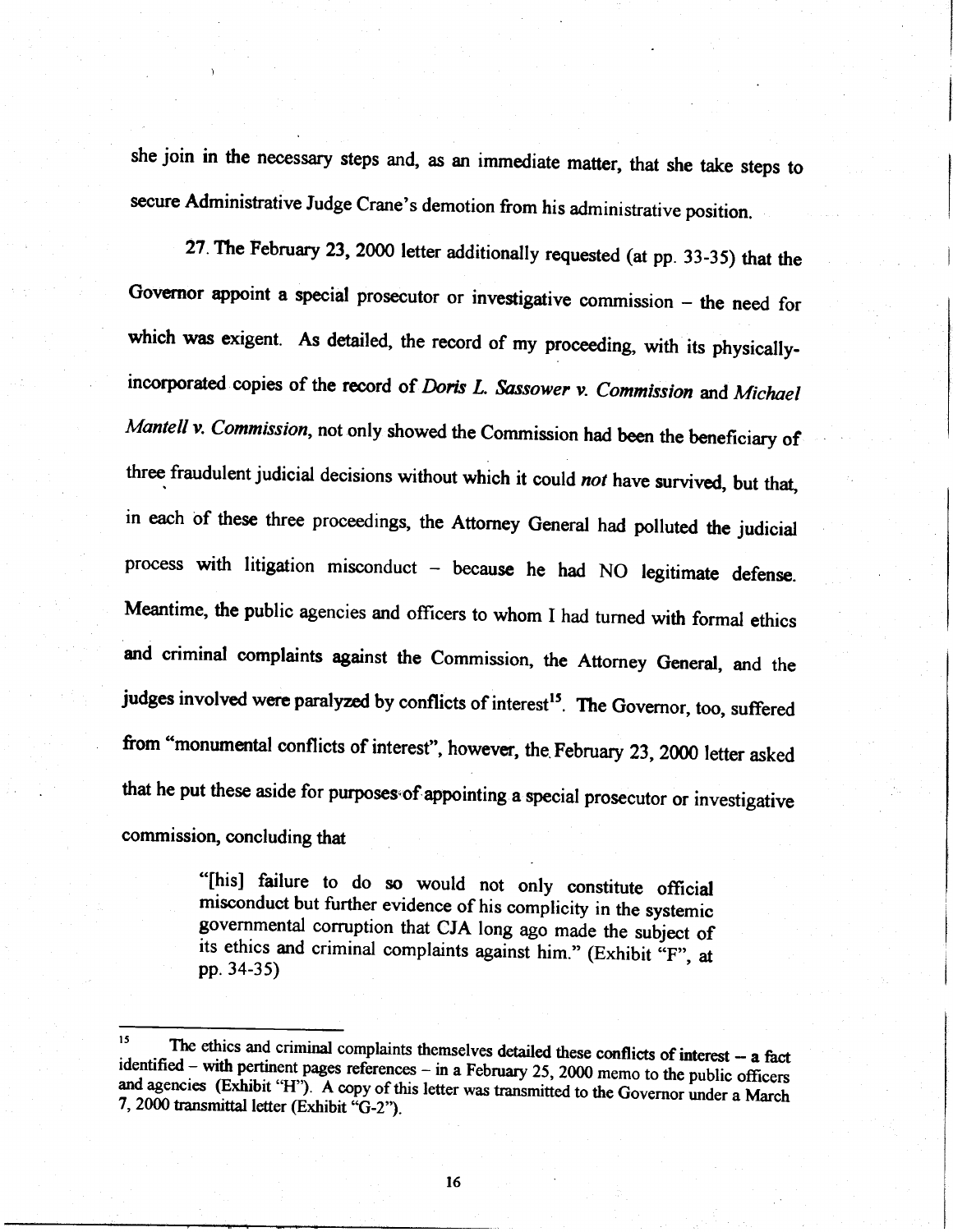28. It was in face of this evidence-supported February 23, 2000 letter (Exhibit "F"), as well as massive subsequent correspondence I transmitted to the Governor relating thereto (Exhibits "G-1" - "G-5"), including in connection with Administrative Judge Crane's October 2000 nomination to the Court of Appeals by the New York State Commission on Judicial Nomination (Exhibit "G-5"), that the Governor made his two "pay-back" judiciat appointnents: In March 2001, he elevated Administrative.Judge Crane to the Appellate Division, Second Departmant and, in June 2001, reappointed Justice Wetzel to the Court of Claims. The Governor thereby knowingly and deliberately rewarded their demonstrably corrupt and criminal conduct in obliterating my Article 78 proceeding - the subject of this appeal.

29. That this appeal seeks more than reversal of Justice Wetzel's fraudulent decision is explicitly stated in my Appellant's Brief (at 4, 70). It seeks judicial action consistent with the mandatory "disciplinary responsibilities" that \$100.3D(l) and (2) of the Chief Administator's Rules Governing Judicial Conduct impose on every judge. On this appeal, the "appropriate action" mandated by those rules would be referral of Justice wetzel and of now Appellate Division, Second Departnent Justice Crane to disciplinary and law enforcement agencies  $-$  a disposition with severe criminal ramifications on Governor Pataki personally, as well as on those involved in his judicial selection operations.

30. That Governor Pataki's State Judicial Screening Committee purportedly found Administrative Judge Crane "highly qualified" for elevation to the Appellate Division and Justice wetzel "highly qualified" for reappointment to the court of

17